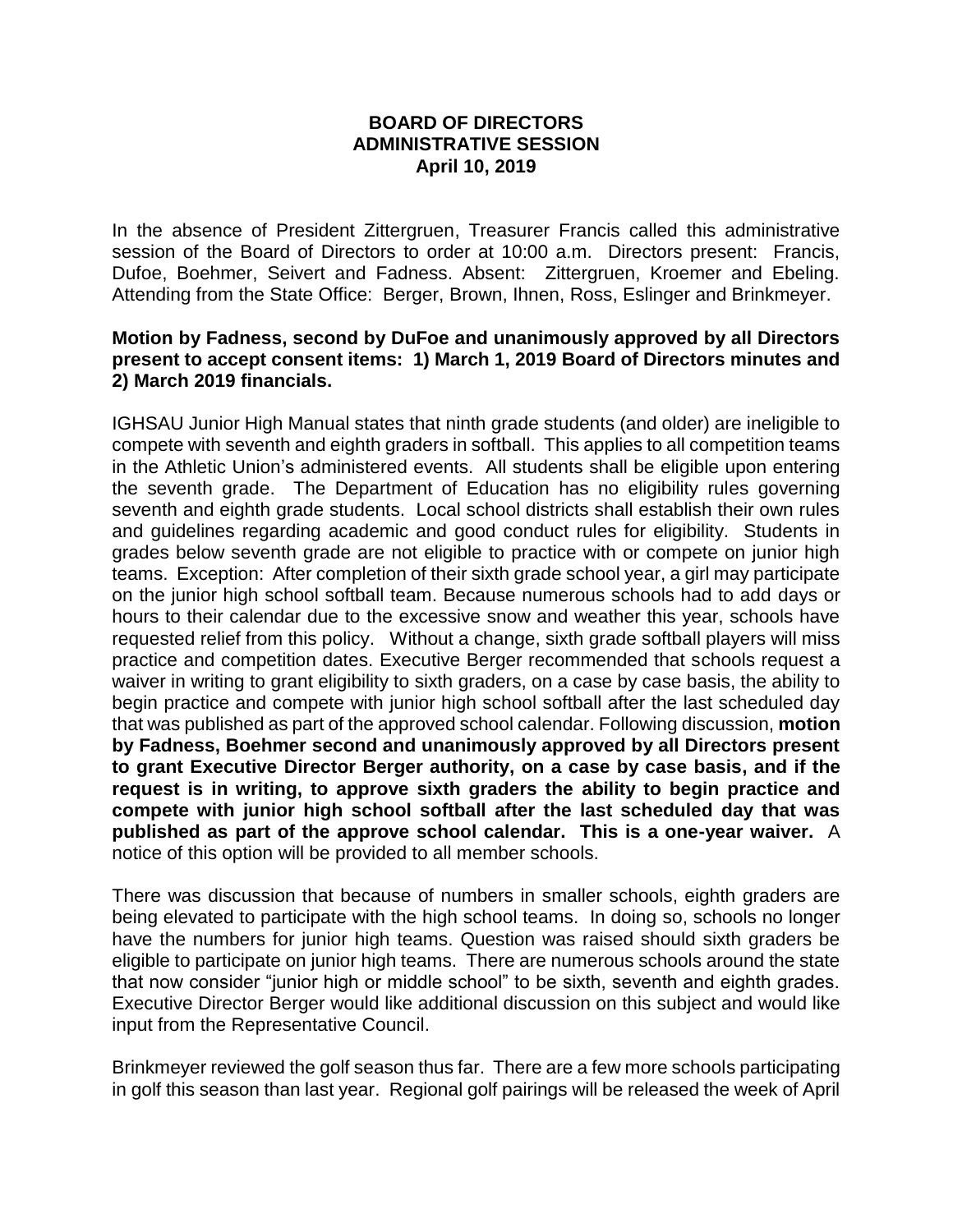22. The four state golf tournament sites are: Class 1A – American Legion in Marshalltown, 2A – Ames Golf and Country Club in Ames, 3A – Otter Creek Golf Course in Ankeny and Class 4A – Coldwater Links in Ames. For 2019, the USGA revamped rules to help simplify the rules. To help understand the revamped rules, the IGA held rules seminars. To help high school golfers, the IGHSAU created a rules pamphlet and sent enough to schools for all participants to have one in her bag. Brinkmeyer reminded Directors that this will be the first year admission will be charged at state golf tournament sites.

Brinkmeyer presented the soccer update. There are 66 schools participating in soccer this year, which is an increase of five from last year. This is the second year the IGHSAU has presented officials rules clinics across the state. Regional soccer assignments will be released the week of May 6. The state soccer tournament will be held at Cownie Soccer Complex on June 6, 7 and 8.

The track and field update was presented by Ross. State qualifying assignments will be on April 12. State qualifying meets are Thursday, May 9. This year at the state meet, Classes 2A and 3A will compete in the morning season and Classes 1A and 4A in the afternoon. Ross shared with Directors that the new event for high school athletes at the Drake Relays is the 400 Meter Dash (girls and boys) and they increased the number of 4 x 100 Meter Relay qualifiers from 80 to 95 (girls and boys). Due to the excessive amount of rain we had this spring there are certain areas of the state that are experiencing flooding. We have received a number of requests from schools asking if they can utilize another school's facility for practice. Schools may do this, but teams are not allowed to practice together.

After researching the possibility of streaming only the girls' portion of the state track meet, it was decided that because of the cost involved and the amount of airtime that would need to be filled when the girls weren't competing, it would be better to stream the championship jointly with the IHSAA. The IGHSAU was required to purchase the rights of the boys' races, which costs about the same as it would have if we just streamed the girls' races. The general public will be able to access the stream at no cost by going to either the IGHSAU or IHSAA websites.

State basketball review/evaluations were discussed by Directors. The evaluations were provided Directors in advance of this administrative session. Feedback on the Players' Lounge was excellent. Overall, the evaluation results were extremely positive. Numerous favorable compliments have been received by management regarding this year's tournament. The six-on-six exhibition game and the recognition of the oldest Iowa Girls were just two of the favorites.

Directors were brought up to date on the soccer eligibility issue involving 15 soccer players and seven schools. The girls all played on the same club team that competed against a community college team. During the investigation, the IGHSAU learned that there were some eighth grade girls going into ninth grade that participated in the contest. No administrator from any of the schools involved ever talked to the girls or parents about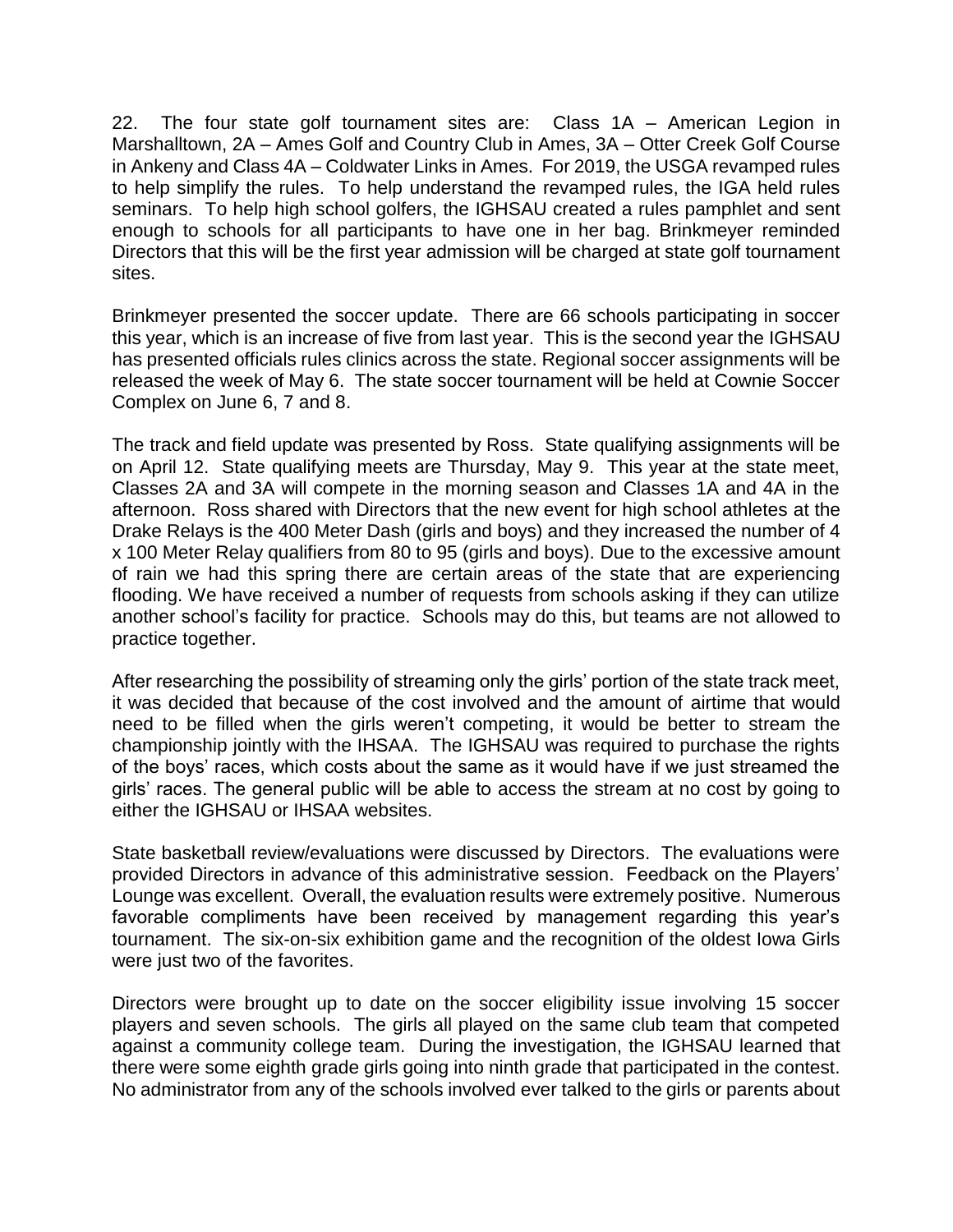the scholarship rule nor was the information contained in the student handbook. To be consistent with procedure utilized in November 2016, Executive Director shared with Directors action taken against involved students and schools. Penalty for the violation imposed by management was that each player involved be suspended two soccer matches for each one match they participated in, each school's soccer program placed on probation for one year and each school is required to formulate and carry out a plan to ensure this situation never occurs again. That plan must be shared with the IGHSAU.

Seivert provided an update on Senate File 437 – the Scholarship Bill. In February, the four activity organizations proposed to the Republican Caucus to allow schools to have local control when it comes to students involved in speech and music. The proposal was rejected. Following the rejection, the four executive directors were asked to develop some additional options addressing scholarship. They have since proposed the following sentence be added to Senate File 437: "Such rules shall not impose multiple periods of ineligibility on a student for all school-approved activities for a singe violation of the rules." This language addresses double jeopardy. Shan believes it will be approved and the bill signed. Executive Berger is of the opinion the Representative Council needs to have discussion and input on the subject. Within discussion it was suggested that the four executive directors attend all AEA meetings and talk about the reason for four activity organizations and why it is the best for students. Berger indicated she has begun working on this. Fadness suggested that the executive directors also conduct a session at the Iowa Association of School Boards convention in November. He is of the opinion that this would be an opportunity for superintendents and school board members to become educated on the issue.

Berger shared AdHoc survey results. Although not all superintendents have responded, there is a clear indication that our schools are in favor of:

- 1) A "dead week" in July with no interscholastic activities for speech, music or athletics
- 2) Reduce post-season regional for volleyball and move state volleyball up a week
- 3) Schedule the girls' state swimming championship a week later (after state volleyball)
- 4) Girls' and boys' soccer seasons aligning for start and end dates
- 5) State soccer tournament for girls and boys during the same week with M/W/F or T/Th/Sat format
- 6) Aligning baseball and softball season for start and end dates
- 7) Allowing more coach-player contact, with some limitations
- 8) One track season for both indoor and outdoor competition with practice and competition start dates that also allow the scholarship rule to be applied uniformly
- 9) A total number of competition dates for track and field with each district determining the number of indoor and outdoor dates it utilizes

The results did not show clear support of moving competitions from one season to another season. This information was shared by Berger at the Iowa High School Athletic Directors Association convention in March. Directors agreed that input was needed from the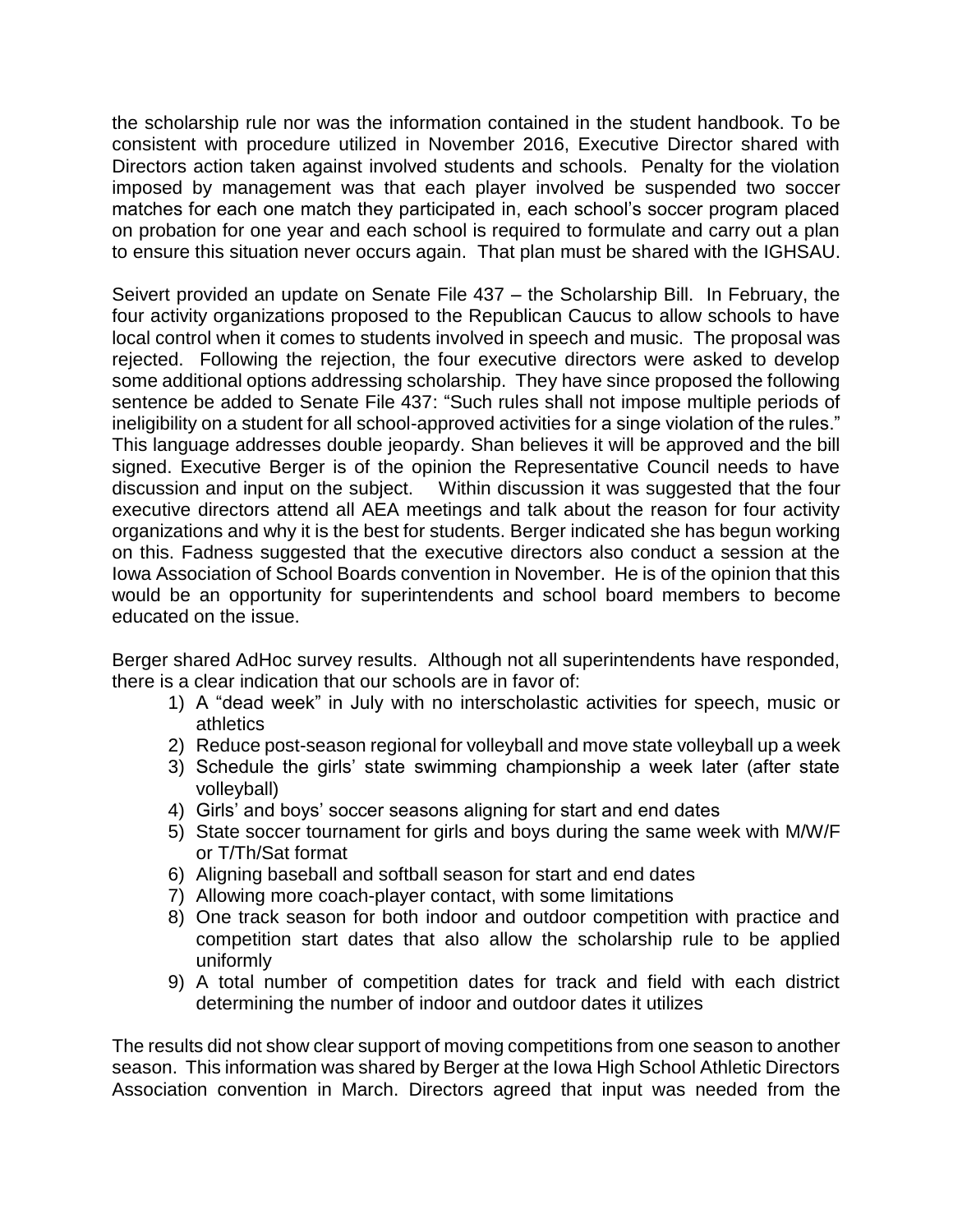Representative Council at the June meeting, AdHoc meeting at the beginning of July and the Joint Committee in July. Berger stated that management will be ready to make recommendations to Directors at the July board meeting.

Berger shared with Directors an incident that occurred at the North Mahaska vs. Seymour regional basketball final at Pleasantville. Three Seymour spectators were ejected during the game at the request of game officials. Following the game two adults had to be restrained from entering the officials' locker room. The police were called to disperse the Seymour crowd in the hall outside the officials' locker room and to escort the officials to their vehicles. Management was alerted to the situation by Pleasantville school administration. Berger contacted Seymour school administration and directed them to provide a written response that reflects what they are planning to do differently in the future so this situation doesn't reoccur. The requested document must be approved by the Seymour Board of Education. Berger was seeking guidance from Directors because of Seymour's lack of response. It is unclear what action if any has been taken by the school administration. Following discussion, Directors instructed Berger to contact the Seymour Superintendent and inform him that the Board of Directors discussed the situation at a recent administrative session. Berger is to share with the superintendent she is contacting him per direction of the Board of Directors. If Seymour administration fails to act, Directors will take action against the school.

Berger and Ross presented extensive research documentation on the subject of classification. Ross reviewed a chart that showed state champions in every class for volleyball, softball, basketball and soccer for the past five years. It was easy to see the number of public and private school champions. There has been some discussion regarding classification utilizing a free and reduced meal modifier. A chart listing every state champion in every class and the percentage of free and reduced meals per school was shared. Gary reviewed the number of classes and the number of schools in each class. There are currently five classes in volleyball, softball and basketball. In basketball and volleyball the classification is exactly the same: Class 5A – largest 40 schools, 4A next 48 largest schools, 3A – next 64 schools, 2A – 96 schools and 1A the remaining schools. Softball classification is the same except for Class 2A and that class has 80 schools rather than 96. Discussion ensued about softball classification and should it be identical to volleyball and basketball. As the number of schools continues to decrease, there may be a need to reduce the number of classes to four. Also discussed was the use of a modifier for free and reduced meals or a multiplier for private schools. Directors reviewed and discussed a resolution presented by the Superintendent from Cardinal of Eldon at the last Great Prairie AEA meeting. The resolution "Calls for a commitment from the IGHSAU & IHSAA Board of Directors, Board of Control and Executive Directors to convene a committee to seriously evaluate the competitive needs of students and schools in order to experience success and the inequities inherent in a system based solely on enrollment size without consideration of family and community capacity for support and make a recommendation to a joint board of both organizations to resolve this issue in the 2019-2020 school year". He asked that every school board take action and sign the resolution. Ross indicated the Basketball Advisory Committee will discuss the subject of